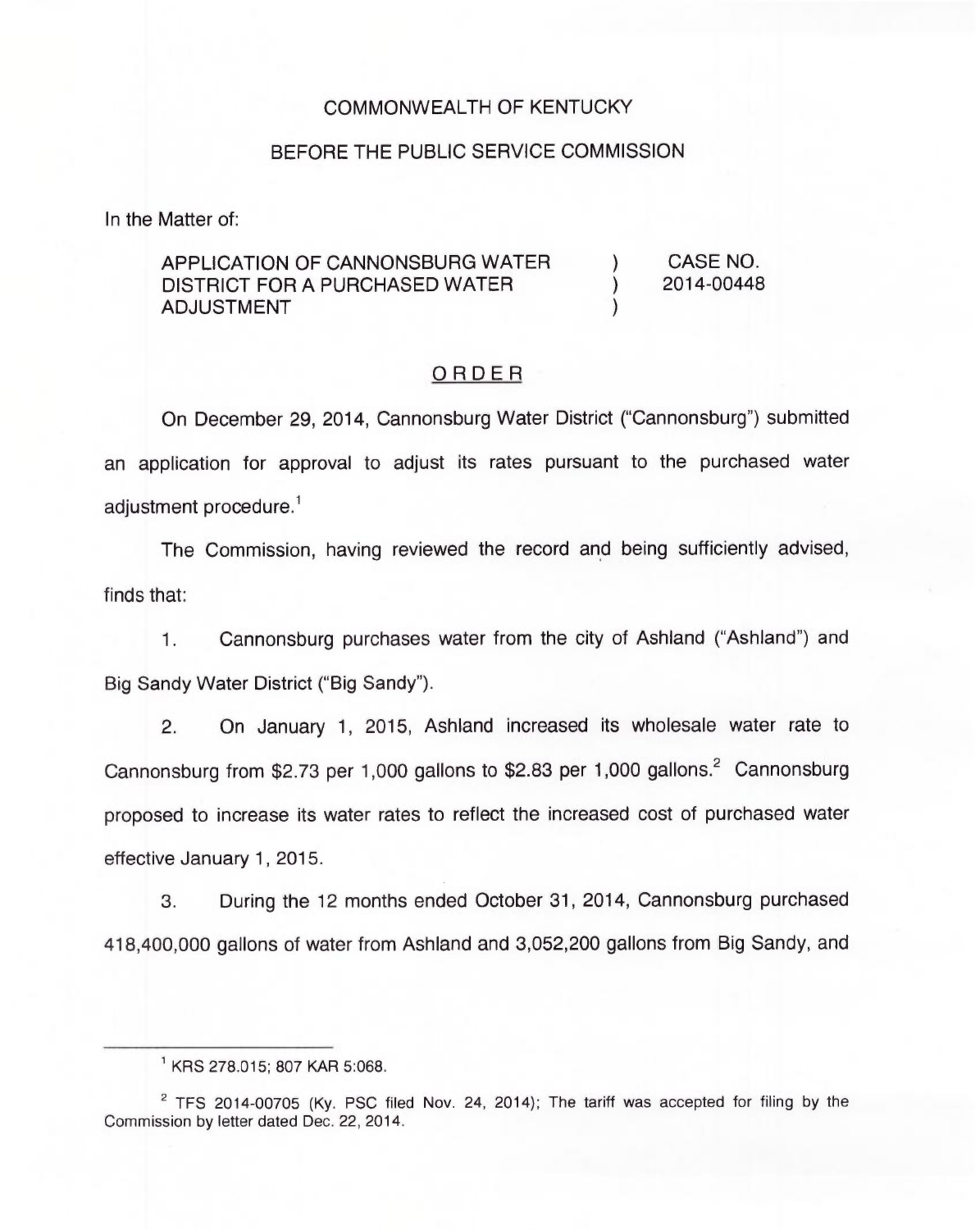sold 292,531,700 gallons of water. The increase in the cost of purchased water is \$41,840.00, resulting in a purchased water adjustment factor of \$0.15 per 1,000 gallons.

4. In its application, Cannonsburg incorrectly calculated the increase in the cost of purchased water and the resulting purchased water adjustment factor.

5. The purchased water adjustment factor of \$0.15 per 1,000 gallons, as calculated in Appendix A to this Order, is fair, just, and reasonable and should be approved.

6. The rates as set forth in Appendix B to this Order are fair, just, and reasonable and should be approved for water service rendered on and after January 1, 2015.

IT IS THEREFORE ORDERED that:

1. The purchased water adjustment of \$0.15 per 1,000 gallons is approved.

2. Cannonsburg's proposed rates are denied.

3. The rates set forth in Appendix B to this Order are approved for services rendered on and after January 1, 2015.

4. Within 20 days of the date of this Order, Cannonsburg shall file with the Commission, using the Commission's electronic Tariff Filing System, revised tariff sheets showing the rates approved herein.

**ATTES** Executive Director

By the Commission ENTERED )AN 23 <sup>2015</sup>

Case No. 2014-00448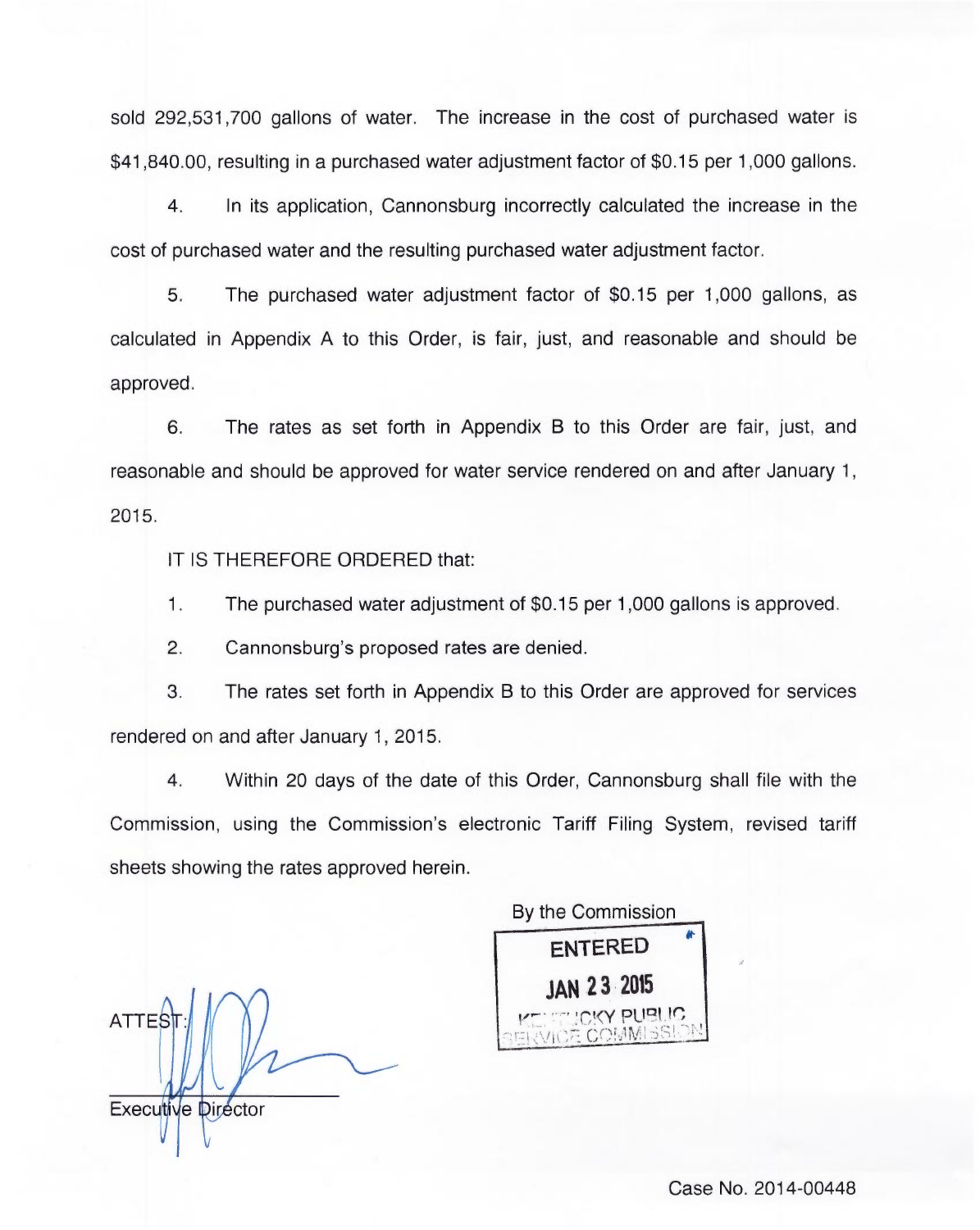## APPENDIX A

# APPENDIX TO AN ORDER OF THE KENTUCKY PUBLIC SERVICE COMMISSION IN CASE NO. 2014-00448 DATED JAN 2 3 2015

|                                                             | <b>New Rate</b>                             |             | <b>Base Rate</b>                          |
|-------------------------------------------------------------|---------------------------------------------|-------------|-------------------------------------------|
| Cannonsburg<br>Purchases in gallons<br>Volumetric rate      | 418,400,000<br>2.83/1,000<br>\$1,184,072.00 | \$<br>\$    | 418,400,000<br>2.73/1,000<br>1,142,232.00 |
| <b>Big Sandy</b><br>Purchases in gallons<br>Volumetric rate | 3,052,200<br>No change<br>\$<br>O           | \$          | 3,052,200<br>No change                    |
| Total                                                       | \$1,184,072.00                              | \$          | 1,142,232.00                              |
|                                                             | Increased water cost                        | \$41,840.00 |                                           |

Increased water cost Divided by gallons sold/1,000 \$ 41,840.00 292,531,700 \$ 0.1430

Purchased water adjustment factor

\$0.15 per 1,000 gallons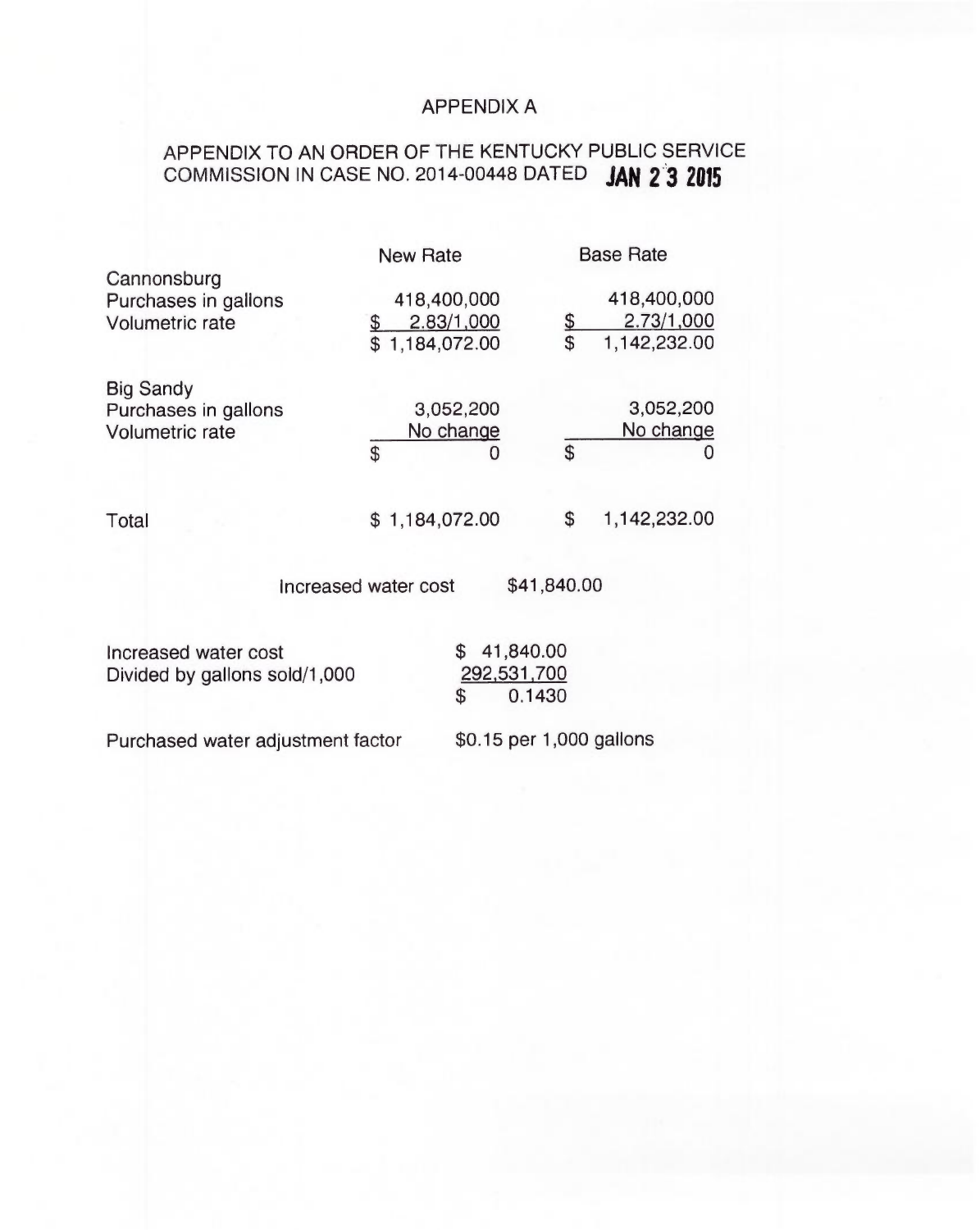### APPENDIX B

## APPENDIX TO AN ORDER OF THE KENTUCKY PUBLIC SERVICE COMMISSION IN CASE NO. 2014-00448 DATED JAN 2 3 2015

The following rates and charges are prescribed for the customers in the area served by Cannonsburg Water District. All other rates and charges not specifically mentioned herein shall remain the same as those in effect under authority of the Commission prior to the effective date of this Order.

### Monthly Water Rates

### 5/8-Inch X 3/4-Inch Mete

| First       |                 | 2,000 Gallons  |
|-------------|-----------------|----------------|
| <b>Next</b> |                 | 3,000 Gallons  |
| <b>Next</b> |                 | 15,000 Gallons |
| <b>Next</b> |                 | 30.000 Gallons |
| Next        |                 | 50,000 Gallons |
| Over        | 100,000 Gallons |                |
|             |                 |                |

#### 1-Inch Meter

| 5,000 Gallons   |
|-----------------|
| 15,000 Gallons  |
| 30,000 Gallons  |
| 50,000 Gallons  |
| 100.000 Gallons |
|                 |

#### 2-Inch & 3-Inch Meter

| First       |                 | 20,000 Gallons |
|-------------|-----------------|----------------|
| <b>Next</b> |                 | 30,000 Gallons |
| Next        |                 | 50,000 Gallons |
| Over        | 100,000 Gallons |                |

#### 6-Inch Meter

| First       |                 | 50,000 Gallons |
|-------------|-----------------|----------------|
| <b>Next</b> |                 | 50,000 Gallons |
| Over        | 100,000 Gallons |                |

#### 12-Inch Meter

First 100,000 Gallons \$712.03 Minimum Bill

## \$ 20.58 Minimum Bill

8.00 per 1,000 Gallons 7.59 per 1,000 Gallons 7.17 per 1,000 Gallons 6.77 per 1,000 Gallons 6.33 per 1,000 Gallons

- \$ 44.58 Minimum Bill 7.59 per 1,000 Gallons
	- 7.17 per 1,000 Gallons 6.77 per 1,000 Gallons 6.33 per 1,000 Gallons
- \$ 158.43 Minimum Bill 7.17 per 1,000 Gallons
	- 6.77 per 1,000 Gallons
	- 6.33 per 1,000 Gallons
- \$ 373.53 Minimum Bill 6.77 per 1,000 Gallons 6.33 per 1,000 Gallons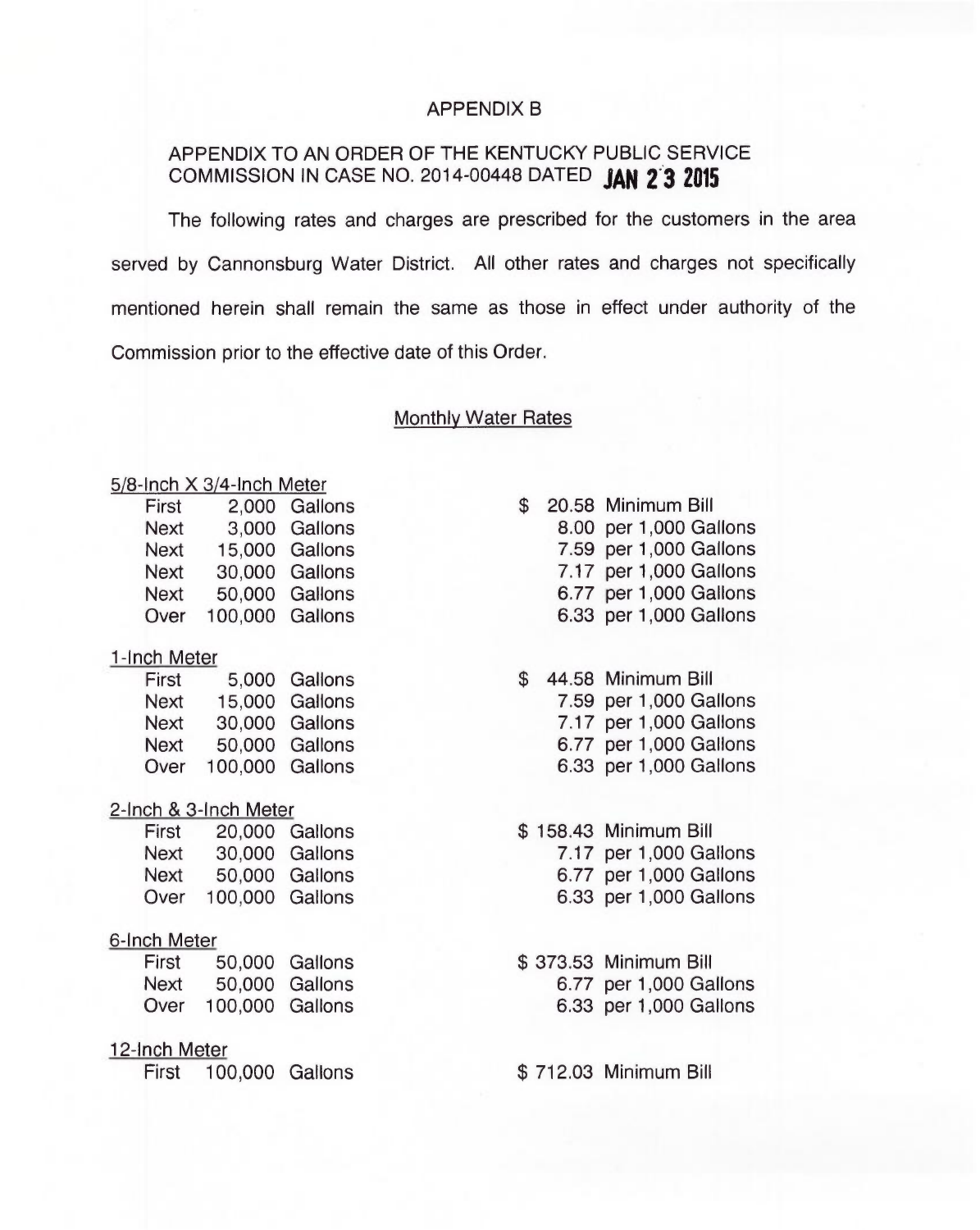Over 100,000 Gallons

Leak Adjustment Rate

\$ 6.33 per 1,000 Gallons

\$ 4.21 per 1,000 Gallons

## Wholesale Customer

Big Sandy Water District

City of Greenup Co.

- \$ 4.21 per 1,000 Gallons
- \$ 4.21 per 1,000 Gallons